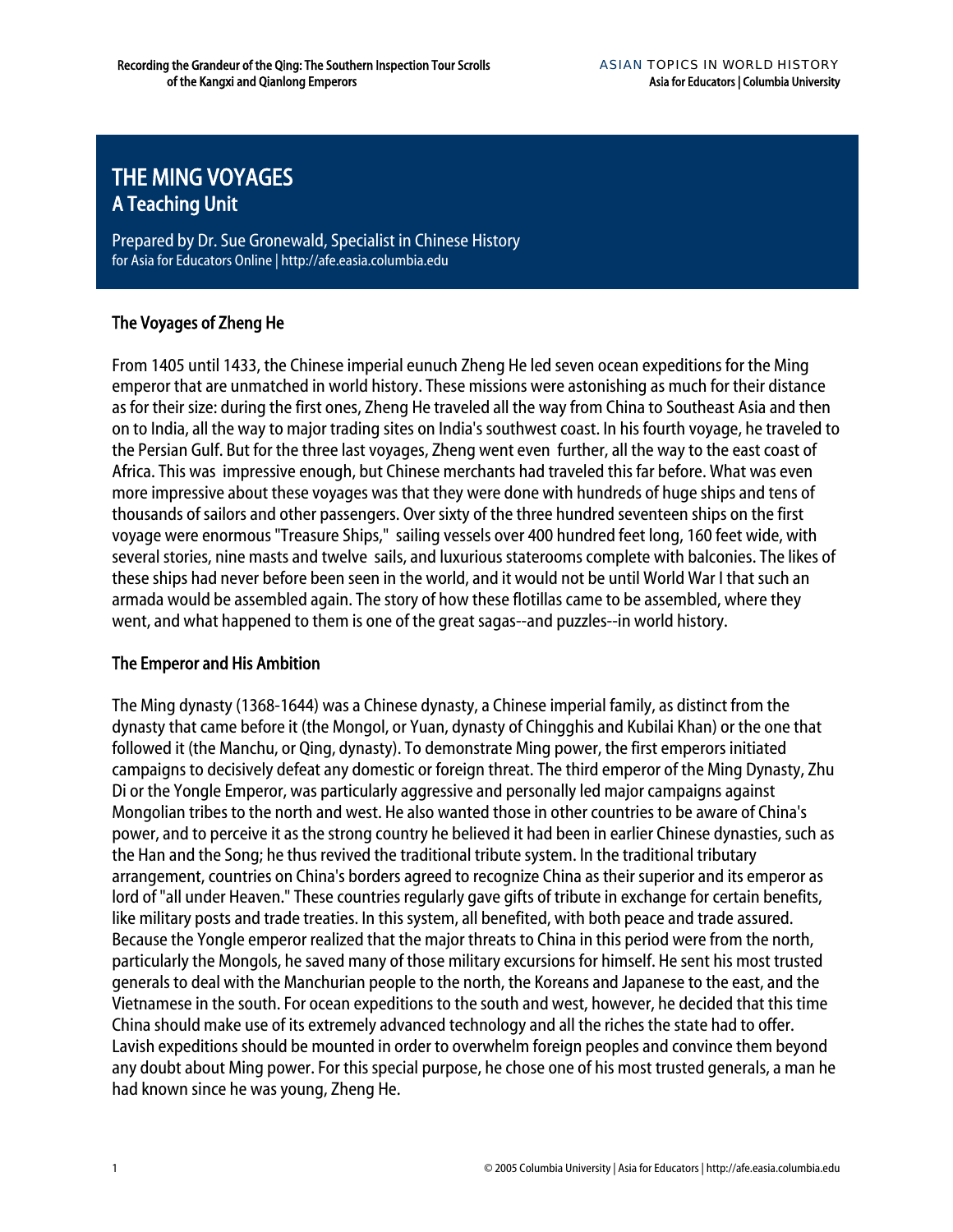## The Trusted Admiral

Zheng He was born Ma He to a Muslim family in the far southwest, in today's Yunnan province. At ten years old he was captured by soldiers sent there by the first Ming emperor intent on subduing the south. He was sent to the capital to be trained in military ways. Growing up to be a burly, imposing man, over six feet tall with a chest contemporaries said measured over five feet around, he was also extremely talented and intelligent. He received both literary and military training, then made his way up the military ladder with ease, making important allies at court in the process. When the emperor needed a trustworthy ambassador familiar with Islam and the ways of the south to head his splendid armada to the "Western Oceans," he naturally picked the talented court eunuch, Ma He, whom he renamed Zheng.

# Preparing the Fleet

China had been extending its power out to sea for 300 years. To satisfy growing Chinese demand for special spices, medicinal herbs, and raw materials, Chinese merchants cooperated with Moslem and Indian traders to develop a rich network of trade that reached beyond island southeast Asia to the fringes of the Indian Ocean. Into the ports of eastern China came ginseng, lacquerware, celadon, gold and silver, horses and oxen from Korea and Japan. Into the ports of southern China came hardwoods and other tree products, ivory, rhinoceros horn, brilliant kingfisher feathers, ginger, sulfur and tin from Vietnam and Siam in mainland southeast Asia; cloves, nutmeg, batik fabrics, pearls, tree resins, and bird plumes from Sumatra, Java, and the Moluccas in island southeast Asia. Trade winds across the Indian Ocean brought ships carrying cardamom, cinnamon, ginger, turmeric, and especially pepper from Calicut on the southwestern coast of India, gemstones from Ceylon (Sri Lanka), as well as woolens, carpets, and more precious stones from ports as far away as Hormuz on the Persian Gulf and Aden on the Red Sea. Agricultural products from north and east Africa also made their way to China, although little was known about those regions.

By the beginning of the Ming Dynasty, China had reached a peak of naval technology unsurpassed in the world. While using many technologies of Chinese invention, Chinese shipbuilders also combined technologies they borrowed and adapted from seafarers of the South China seas and the Indian Ocean. For centuries, China was the preeminent maritime power in the region, with advances in navigation, naval architecture, and propulsion. From the ninth century on, the Chinese had taken their magnetic compasses aboard ships to use for navigating (two centuries before Europe). In addition to compasses, Chinese could navigate by the stars when skies were clear, using printed manuals with star charts and compass bearings that had been available since the thirteenth century. Star charts had been produced from at least the eleventh century, reflecting China's concern with heavenly events (unmatched until the Renaissance in Europe).

An important advance in shipbuilding used since the second century in China was the construction of double hulls divided into separate watertight compartments. This saved ships from sinking if rammed, but it also offered a method of carrying water for passengers and animals, as well as tanks for keeping fish catches fresh. Crucial to navigation was another Chinese invention of the first century, the sternpost rudder, fastened to the outside rear of a ship which could be raised and lowered according to the depth of the water, and used to navigate close to shore, in crowded harbors and narrow channels. Both these inventions were commonplace in China 1,000 years before their introduction to Europe.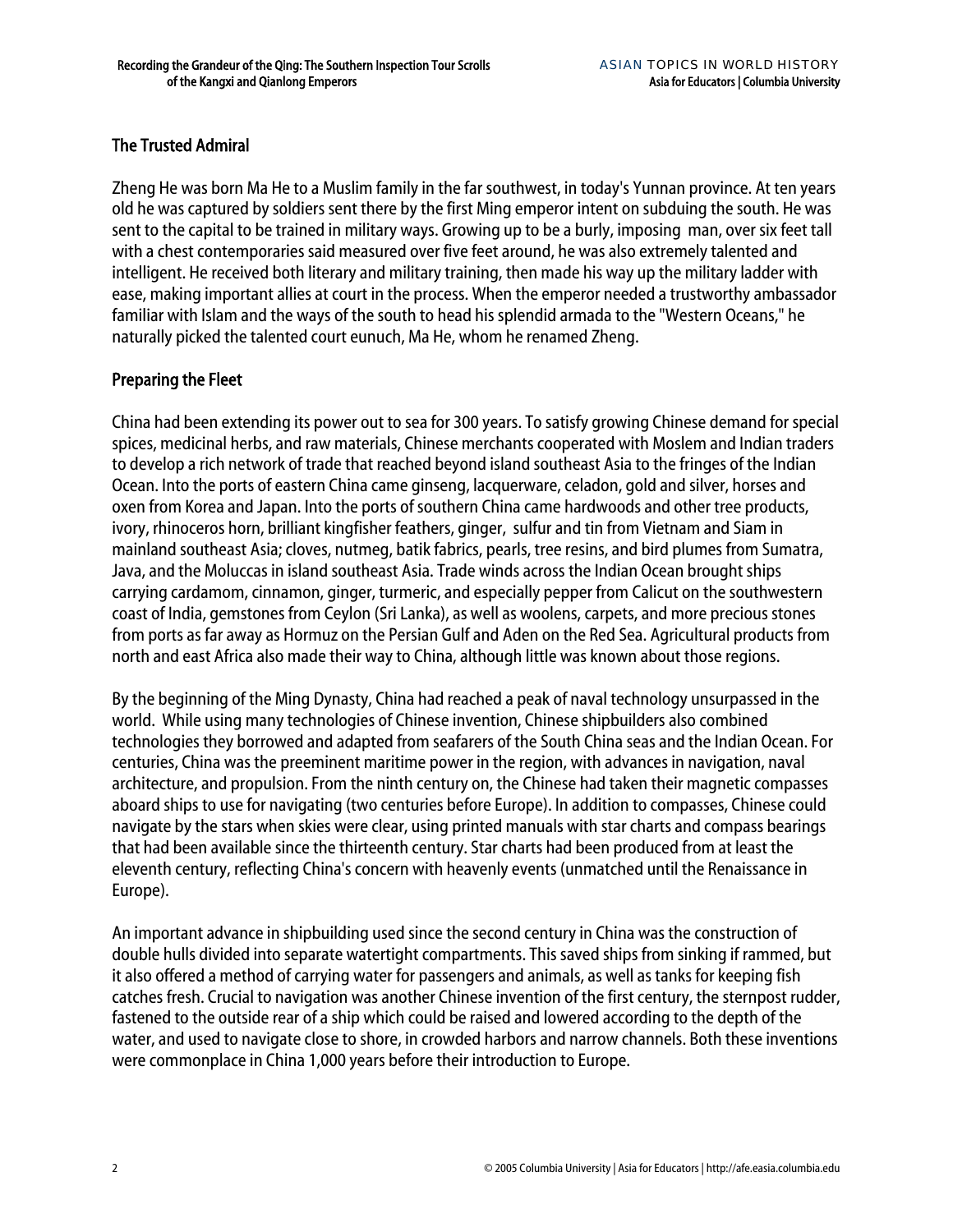Chinese ships were also noted for their advances in sail design and rigging. Bypassing the need for banks of rowers, by the third and fourth centuries the Chinese were building three- and four-masted ships (l000 years before Europe) of wind-efficient design. In the eleventh and twelfth centuries they added lug and then lateen sails from the Arabs to help sail against the prevailing winds.

By the eighth century, ships 200 feet long capable of carrying 500 men were being built in China (the size of Columbus' ships eight centuries later!). By the Song Dynasty (960-1279), these stout and stable ships with their private cabins for travelers and fresh water for drinking and bathing were the ships of choice for Arab and Persian traders in the Indian Ocean. The Mongol Yuan Dynasty (1279-1368) encouraged commercial activity and maritime trade, so the succeeding Ming Dynasty inherited large shipyards, many skilled shipyard workers, and finely tuned naval technology from the dynasty that preceded it.

Because the Yongle emperor wanted to impress Ming power upon the world and show off China's resources and importance, he gave orders to build even larger ships than were necessary for the voyages. Thus the word went out to construct special "Treasure Ships," ships over 400 feet long, 160 feet wide, with nine masts, twelve sails, and four decks, large enough to carry 2,500 tons of cargo each and armed with dozens of small cannons. Accompanying those ships were to be hundreds of smaller ships, some filled only with water, others carrying troops or horses or cannon, still others with gifts of silks and brocades, porcelains, lacquerware, tea, and ironworks that would impress leaders of far-flung civilizations.

# The Voyages

The first expedition of this mighty armada (1405-07) was composed of 317 ships, including perhaps as many as sixty huge Treasure Ships, and nearly 28,000 men. In addition to thousands of sailors, builders and repairmen for the trip, there were soldiers, diplomatic specialists, medical personnel, astronomers, and scholars of foreign ways, especially Islam. The fleet stopped in Champa (central Vietnam) and Siam (today's Thailand) and then on to island Java, to points along the Straits of Malacca, and then proceeded to its main destination of Cochin and the kingdom of Calicut on the southwestern coast of India. On his return, Zheng He put down a pirate uprising in Sumatra, bringing the pirate chief, an overseas Chinese, back to Nanjing for punishment.

The second expedition (1407-1409) took 68 ships to the court of Calicut to attend the inauguration of a new king. Zheng He organized this expedition but did not actually lead it in person.

Zheng He did command the third voyage (1409-1411) with 48 large ships and 30,000 troops, visiting many of the same places as on the first voyage but also traveling to Malacca on the Malay peninsula and Ceylon (Sri Lanka). When fighting broke out there between his forces and those of a small kingdom, Zheng put down the fighting, captured the king and brought him back to China where he was released by the emperor and returned home duly impressed.

The fourth voyage (1413-15) extended the scope of the expeditions even further. This time in addition to visiting many of the same sites, Zheng He commandeered his 63 ships and over 28,000 men to Hormuz on the Persian Gulf. The main chronicler of the voyages, the twenty-five year old Muslim translator Ma Huan, joined Zheng He on this trip. On the way, Zheng He stopped in Sumatra to fight on the side of a deposed sultan, bringing the usurper back to Nanjing for execution.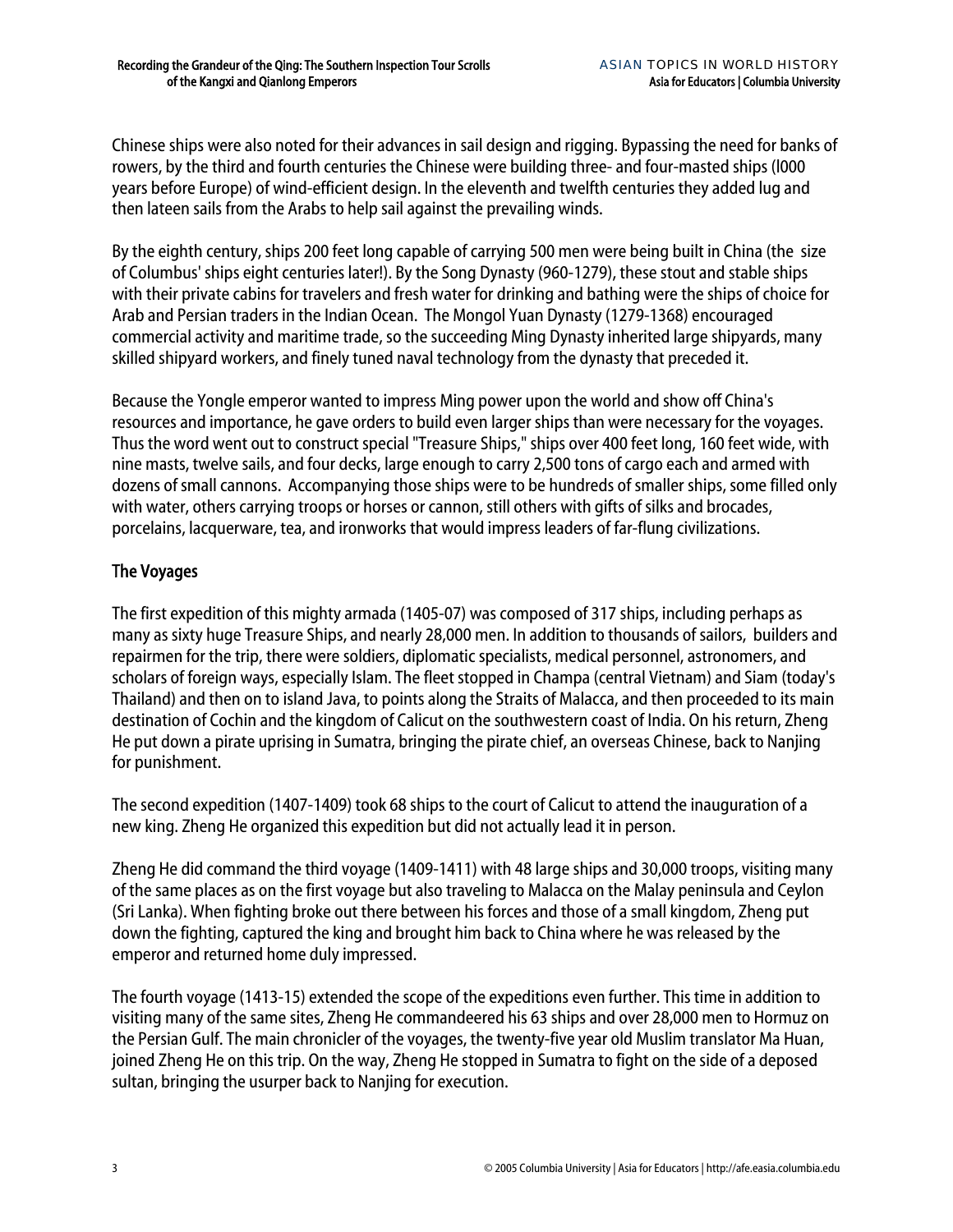The fifth voyage (1417-1419) was primarily a return trip for seventeen heads of state from South Asia. They had made their way to China after Zheng He's visits to their homelands in order to present their tribute at the Ming Court. On this trip Zheng He ventured even further, first to Aden at the mouth of the Red Sea, and then on to the east coast of Africa, stopping at the city states of Mogadishu and Brawa (in today's Somalia), and Malindi (in present day Kenya). He was frequently met with hostility but this was easily subdued. Many ambassadors from the countries visited came back to China with him.

The sixth expedition (1421-1422) of 41 ships sailed to many of the previously visited Southeast Asian and Indian courts and stops in the Persian Gulf, the Red Sea, and the coast of Africa, principally in order to return nineteen ambassadors to their homelands. Zheng He returned to China after less than a year, having sent his fleet onward to pursue several separate itineraries, with some ships going perhaps as far south as Sofala in present day Mozambique.

The seventh and final voyage (1431-33) was sent out by the Yongle emperor's successor, his grandson the Xuande emperor. This expedition had more than one hundred large ships and over 27,000 men, and it visited all the important ports in the South China Sea and Indian Ocean as well as Aden and Hormuz. One auxiliary voyage traveled up the Red Sea to Jidda, only a few hundred miles from the holy cities of Mecca and Medina. It was on the return trip in 1433 that Zheng He died and was buried at sea, although his official grave still stands in Nanjing, China. Nearly forgotten in China until recently, he was immortalized among Chinese communities abroad, particularly in Southeast Asia where to this day he is celebrated and revered as a god.

## The Fateful Decision

Factions at court had long been critical of the Yongle emperor's extravagant ways. Not only had he sent seven missions of the enormous Treasure Ships over the western seas, he had ordered overseas missions northeast and east, had sent envoys multiple times across desert and grassland to the mountains of Tibet and Nepal and on to Bengal and Siam, and had many times raised armies against fragmented but still troublesome Mongolian tribes to the north. He had embroiled China in a losing battle with Annam (northern Vietnam) for decades (most latterly due to exorbitant demands for timber to build his palace). In addition to these foreign exploits, he had further depleted the treasury by moving the capital from Nanjing to Beijing and, with a grandeur on land to match that on sea, by ordering the construction of the magnificent Forbidden City. This project involved over a million laborers. To further fortifying the north of his empire, he pledged his administration to the enormous task of reviving and extending the Grand Canal. This made it possible to transport grain and other foodstuffs from the rich southern provinces to the northern capital by barge, rather than by ships along the coast.

Causing further hardship were natural disasters, severe famines in Shantong and Hunan, epidemics in Fujian, plus lightning strikes that destroyed part of the newly constructed Forbidden City. In 1448, flooding of the Yellow River left millions homeless and thousands of acres unproductive. As a result of these disasters coupled with corruption and nonpayment of taxes by wealthy elite, China's tax base shrank by almost half over the course of the century.

Furthermore the fortuitous fragmentation of the Mongol threat along China's northern borders did not last. By 1449 several tribes unified and their raids and counterattacks were to haunt the Ming Dynasty for the next two centuries until its fall, forcing military attention to be focused on the north. But the situation in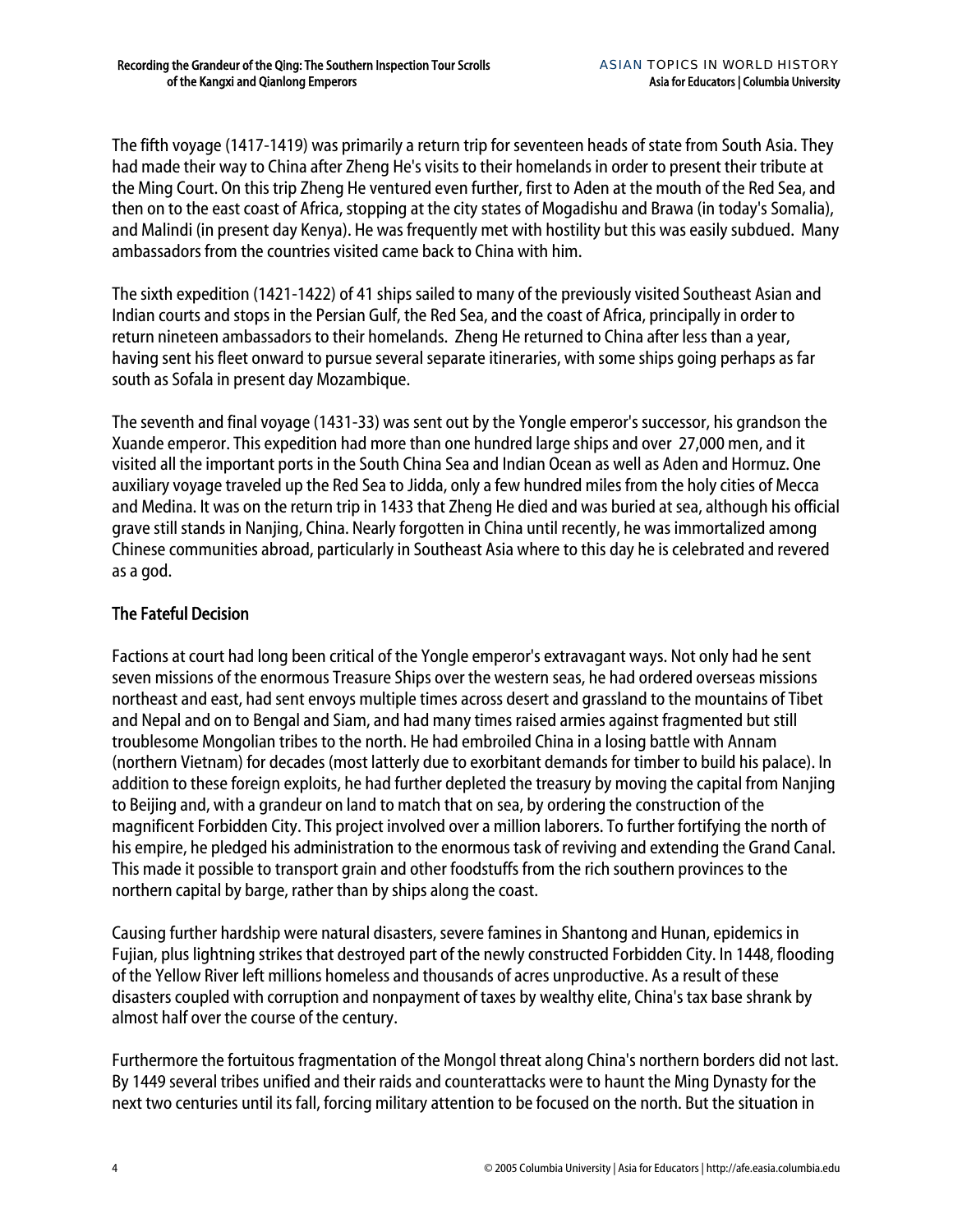the south was not much better. Without continual diplomatic attention, pirates and smugglers again were active in the South China Sea.

The Ming court was divided into many factions, most sharply into the pro-expansionist voices led by the powerful eunuch factions that had been responsible for the policies supporting Zheng Ho's voyages, and more traditional conservative Confucian court advisers who argued for frugality. When another seafaring voyage was suggested to the court in 1477, the vice president of the Ministry of War confiscated all of Zheng He's records in the archives, damning them as "deceitful exaggerations of bizarre things far removed from the testimony of people's eyes and ears." He argued that "the expeditions of San Bao [meaning "Three Jewels," as Zheng He was called] to the West Ocean wasted tens of myriads of money and grain and moreover the people who met their deaths may be counted in the myriads. Although he returned with wonderful precious things, what benefit was it to the state?"

Linked to eunuch politics and wasteful policies, the voyages were over. By the century's end, ships could not be built with more than two masts, and in 1525 the government ordered the destruction of all oceangoing ships. The greatest navy in history, which once had 3,500 ships (the U.S. Navy today has only 324), was gone.

#### Discussion Questions

- 1. Describe the many projects of the Yongle emperor to proclaim Ming power. Why do you think that the voyages to the west were the most grand?
- 2. Why has the Yongle emperor been called one of the most active of the Ming emperors, both militarily and politically?
- 3. Why has the role of the Mediterranean Sea for Europe been compared to that of the Indian Ocean for Asia?
- 4. Why did the Ming court rely so heavily on imperial eunuchs like Zheng He to carry out its policies rather than on traditional Confucian officials?
- 5. Compare China's maritime power in the fifteenth century with Europe's at that time. What was the basis for China's naval power?
- 6. Why do you think that the overseas voyages were halted? Just as important, why do you think that the Yongle emperor's attempt to reinstate the traditional tributary system was abandoned? What were some of the implications of these decisions?

#### Recommended Activities

- 1. Divide the class into seven groups. Have each group research one of Zheng He's voyages, detailing the itinerary, the exchange of tribute and trade, and the reactions of the Chinese to the regions visited.
- 2. Imagine you were a resident or a leader of one of the sites visited by Zheng He. Write journal entries or letters to the Yongle emperor to be sent with Zheng He about your impressions of the Chinese and the problems and possibilities of more contact with them.